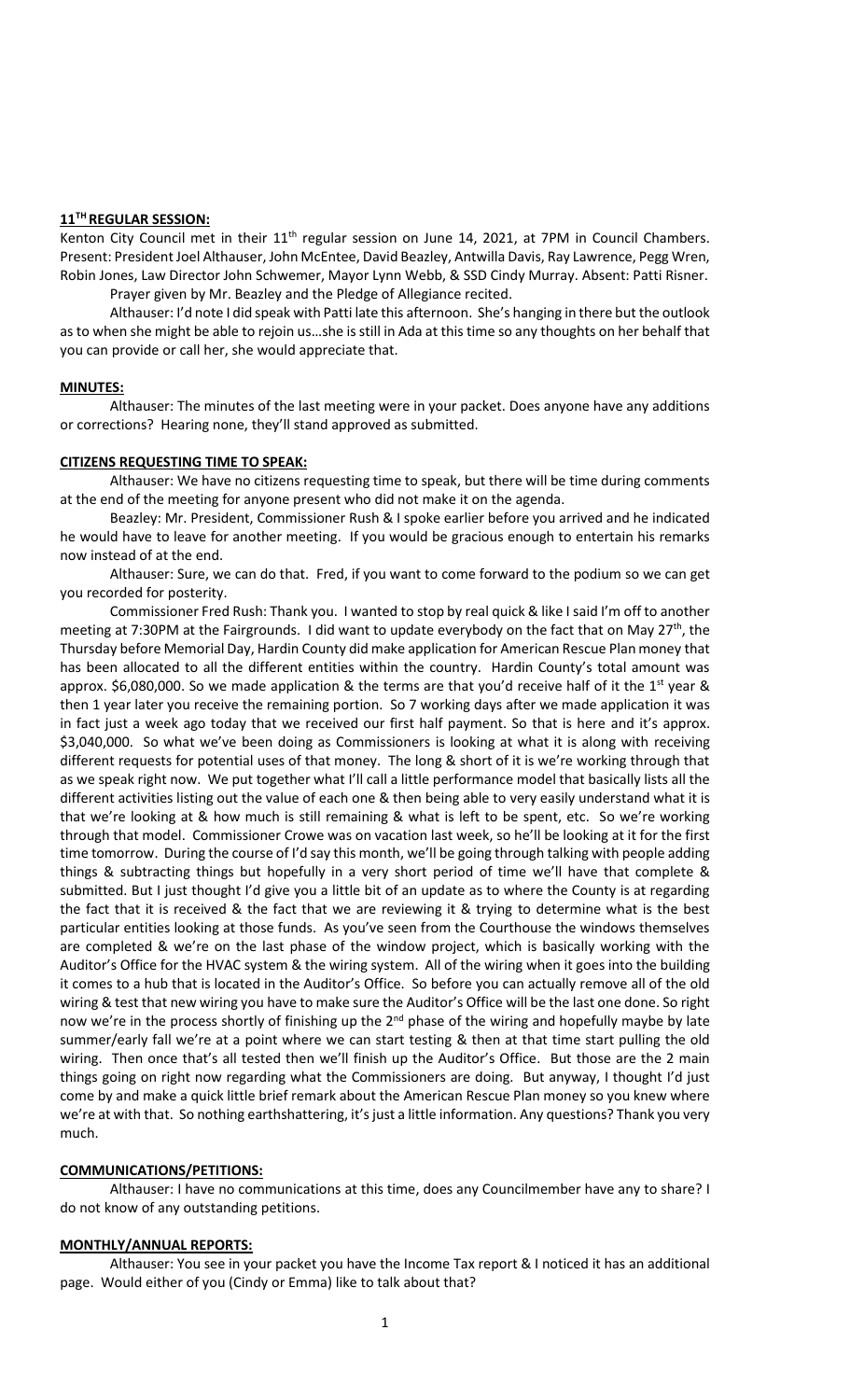Emma Boutwell: That is a report that Cindy Murray had requested so we can kind of get an idea month to month where we're at.

Murray: With the budget.

Althauser: Thank you. We also have the monthly deposit report for water/sewer, KFD has their report as well as the KPD. Any questions on any of those?

#### **COMMITTEE REPORTS:**

None from Safety, MOP, BKP…

Finance, Beazley: Finance has a written report from our last meeting and I'd just note the agreement, if not already executed, is expected to be executed for the Sanivac? You selected a lender?

Auditor Brian Hattery: We're beginning that process & yes we have a lender.

Beazley: In addition to that I'd report on Regional Planning if you'd like.

Althauser: Go right ahead.

Beazley: We did meet last Thursday evening…the bids for OPWC for Round 36 projects I'm sure have been worked through with our administration. Those deadlines are Sept. of this year. We do have some information on the McKitrick project…I know our guys were up there in the last week working on our utilities & things of that nature coming off of that & the other utilities are the next thing to come & then follow with asbestos abatement remediation in June yet, and then the actual razing of the property is expected to begin in early July. In addition to that, my understanding is our city paving projects are supposed to begin later this month, any day now almost. Finally, we did get paperwork with I's dotted & T's crossed for the underground storage tank abatement down at the former Ma's Produce site. So that is anticipated to be completed this year as well. The monitoring phase will go for a prolonged period but the actual removal of tanks & razing of the structure there will be done this year. That's all I have.

Nuisance, Davis: I'm excited to say that at our next meeting in 2 weeks you'll finally see an ordinance from the Nuisance Committee after all of the months & months of meetings. There is nothing additional from Safety and the Cemetery meeting will actually be tomorrow.

## **OLD BUSINESS:**

**ORDINANCE NO. 21-012, 2ND READING, TITLE ONLY; AN ORDINANCE VACATING THE ALLEY LYING BETWEEN INLOT NUMBERS 6&7 OF HIRIAM KETTLES' ADDITION TO THE CITY OF KENTON, OHIO.**

Althauser: Anything new on this or any questions? Unless there are objections, we can read this for a  $3^{rd}$  & final reading in two weeks.

**ORDINANCE NO. 21-013, 2ND READING, TITLE ONLY; AN ORDINANCE AUTHORIZING THE SAFETY SERVICE DIRECTOR TO ADVERTISE FOR BIDS FOR ROCK SALT FOR THE PUBLIC WORKS DEPARTMENT, AND TO CONTRACT WITH THE LOWEST AND/OR BEST BIDDER.**

Althauser: Not what we want to think about right now, but yes we do have to buy rock salt eventually. Comments or questions?

Davis: Cindy, can we go to a  $3^{rd}$  read on this? Do we have time? (Yes)

Althauser: Ok, if there are no objections, we'll read this again in 2 weeks. Does anyone have any further old business?

#### **NEW BUSINESS:**

**ORDINANCE NO. 21-014, 1ST READING, TITLE ONLY; AN ORDINANCE TO CHANGE THE ZONING OF THE REAL PROPERTY LOCATED AT 950 KOHLER STREET IN THE CITY OF KENTON, OHIO OWNED BY THE BOARD OF COUNTY COMMISSIONERS OF HARDIN COUNTY, OHIO FROM R-1 (ONE & TWO FAMILY RESIDENCE DISTRICT) TO B-1 (NEIGHBORHOOD BUSINESS DISTRICT) AND DECLARING AN EMERGENCY.** 

Althauser: As you'll recall that was a public mtg. 3 weeks ago. Commissioner Crowe was here & if you noticed in the minutes, he was asked if speed was something they'd like to see if it could be done quickly & he reminded us they'd been in negotiations with the purchaser & one of the conditions was that it be rezoned. So they'd like us to move forward as quickly as possible.

Schwemer: Just to clarify it is to lease not to purchase. I'd like to personally request this move forward. We've had the 2 hearings & we've yet to have anyone place any issues.

**Motion by Mr. Beazley & second by Mr. Lawrence that the rules requiring legislation of a general or permanent nature to be read on three separate days, be suspended. Roll call vote, 6 ayes; motion carried.** 

**Motion by Mrs. Wren & second by Mrs. Davis to approve Ordinance 21-014.**

Althauser: Is there any discussion? **(Roll call vote, 6 ayes; motion carried)** Is there any further new business?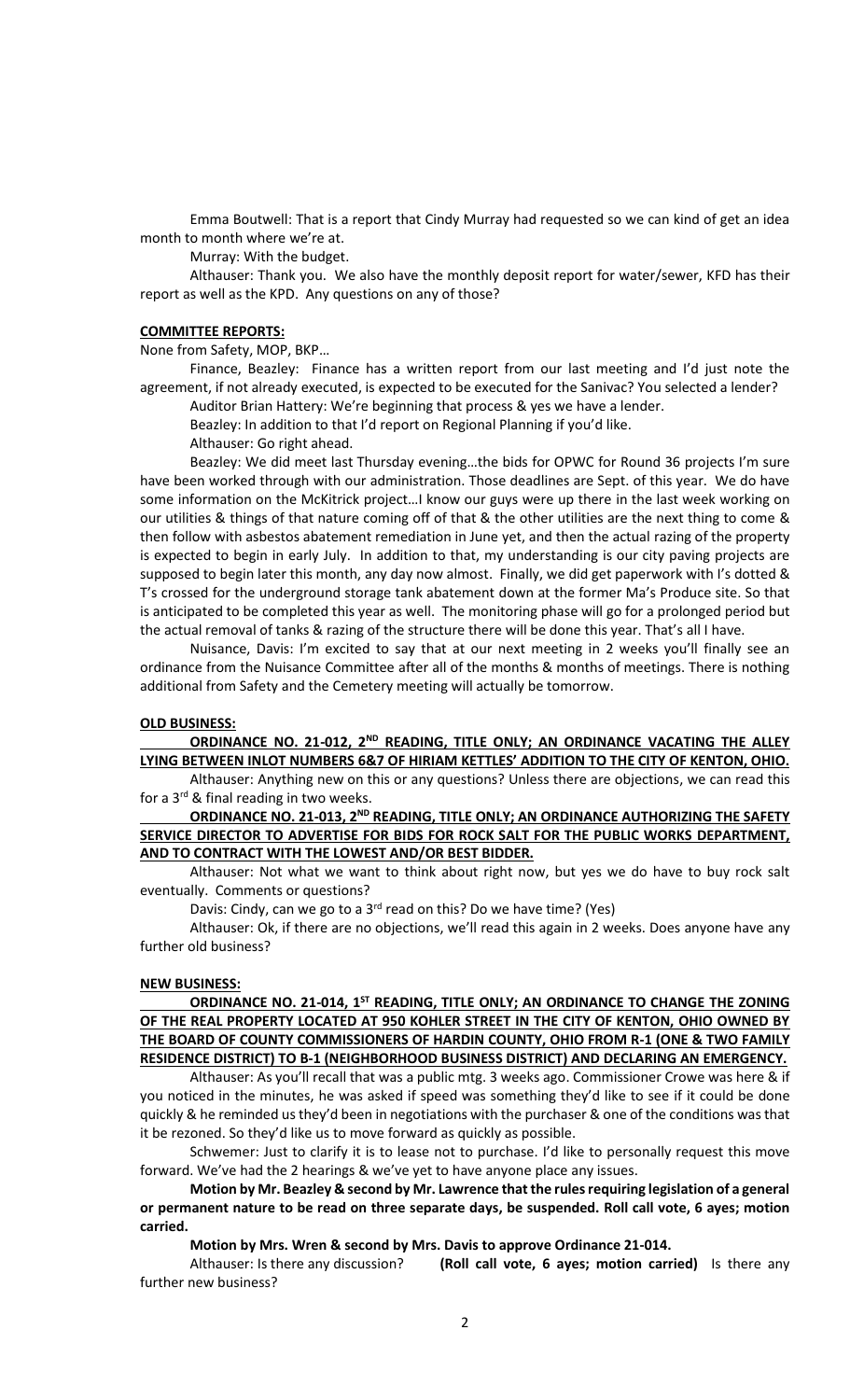Schwemer: Commissioner? With Roger not being here tonight if you could just make sure he knows the process is formally complete for the rezoning of the County property on Kohler. Once it's signed by the Administration which will probably happen tonight it will go into effect immediately because it has emergency language. So for purposes of any lease negotiations, it will be done this evening.

Commissioner Rush: Will he actually get a formal note on it also?

Schwemer: We can give him a copy of the legislation.

Rush: Right, then we can have that for our files, but I'll tell him. Thank you.

Althauser: Okay, any further new business?

#### **COMMENTS:**

Murray: I'm going to talk tonight about the ordinance for swimming pools at someone's residence & the requirements because there have been some questions about that. Sect. 1250.03 it says "…swimming pools exclusively for the use of residents provided that each such pool or the entire lot is walled or fenced to prevent uncontrolled access from the street or adjacent properties & provided that such pool & accessory equipment is at least 15' distant from all lot lines." So basically, what that's saying is the pool has to be 15' from the lot line & it has to either be walled around the pool or fenced in in the yard and that is basically for safety reasons so that a child or someone that doesn't swim doesn't come over & get in & drown. There have been questions about that & I just wanted to make sure we clarified that. Any questions on that?

Althauser: Just a comment before people get a little concerned about that, that isn't that different than what most insurance companies require. In fact, they might require something more stringent.

Beazley: Absolutely like having locks on gates.

Murray: The Transfer Channel...it's a little ahead of schedule & they're looking to be done the 2<sup>nd</sup> week of July. It's all going very good, we're ahead of schedule & below budget.

#### Beazley: That's the word.

Murray: Yep. You talked about the street paving project…it will begin at the end of this month & we're looking at Grove, W. Carey, N. Market & Stevens Street. Durapatching...the 4<sup>th</sup> ward is complete. They started in the 4<sup>th</sup> ward & they have now moved to the 3<sup>rd</sup> ward and that's all I have.

Chief Dennis Musser: Just real quick, I want to let everyone know we got our SUV from Delhi Twp. and should have it on the road tomorrow hopefully. We're switching over radios & components & things like that. It's a very nice vehicle especially for what we paid for it so I'm pleased with that. We've been moving forward with the nuisance properties & the mowing quite aggressively. I couldn't tell you what our number is as far as mowing at this point…I probably lost track a couple of weeks ago, but working with the Garage & Administration & has gone very smoothly. We gave a civil service test last week & we should be grading the tests this week (tomorrow) and we're looking to replace 2 people. Any questions?

Chief Bruce Donnelly: I'll get the bad news out of the way first. Currently our ladder truck is out of service with some electrical issues (can't hear due to static)…it's being looked at in Findlay and the cost for repair is \$43,000. However, part of the repair is something that was worked on in Indiana last summer so hopefully that part can be submitted under a warranty claim. We received a grant from the State Fire Marshall of \$10,000 for turnout gear & a ventilator fan.

McEntee: I was contacted about a tree that needs trimmed that's blocking the stop sign at the SE corner of Wayne & Jennings.

Beazley: It would be located on Jennings Street…no trees there on Wayne Street.

Mayor Lynn Webb: We had a huge turnout for the Memorial Day Parade. A special shoutout to the Lion's Club & the Amvets for their help in making it such a great success…it was a collaboration of all of us working together. I know the residents at KNRC really appreciated it (can't hear…static). Friday night was the Cruise-In…there was a food truck here in the parking lot and lots of cars & motorcycles parked up around the square. On occasion you'd hear an engine being revved…it was just a great time. I want to put it out there that people should come to Kenton because we don't have the cicadas. Ha. As far as the McKitrick Hospital the asbestos removal began today. Signs are posted and there is no entry allowed by anyone from here on out. I would like to give a shoutout to Dave Dulin…last year he trimmed trees along W. Franklin and Columbus Streets and now he's moving to the Marie Avenue area. That's quite a service he's providing for our community so a big thank you. Next, I'd like to talk about the house on S. Detroit in front of the WTP. Once it was used for storage of records by the City, but under Mayor Manns it was leased to an organization as a shelter for battered women, which was never really utilized. It has been sitting empty and inside the back entrance has black mold, the ceiling on the front enclosed porch is falling in and it's being invaded by groundhogs. We have an opportunity to apply for grant monies to remove the house & garage and we keep the property. We could also pull out & save or sell some of